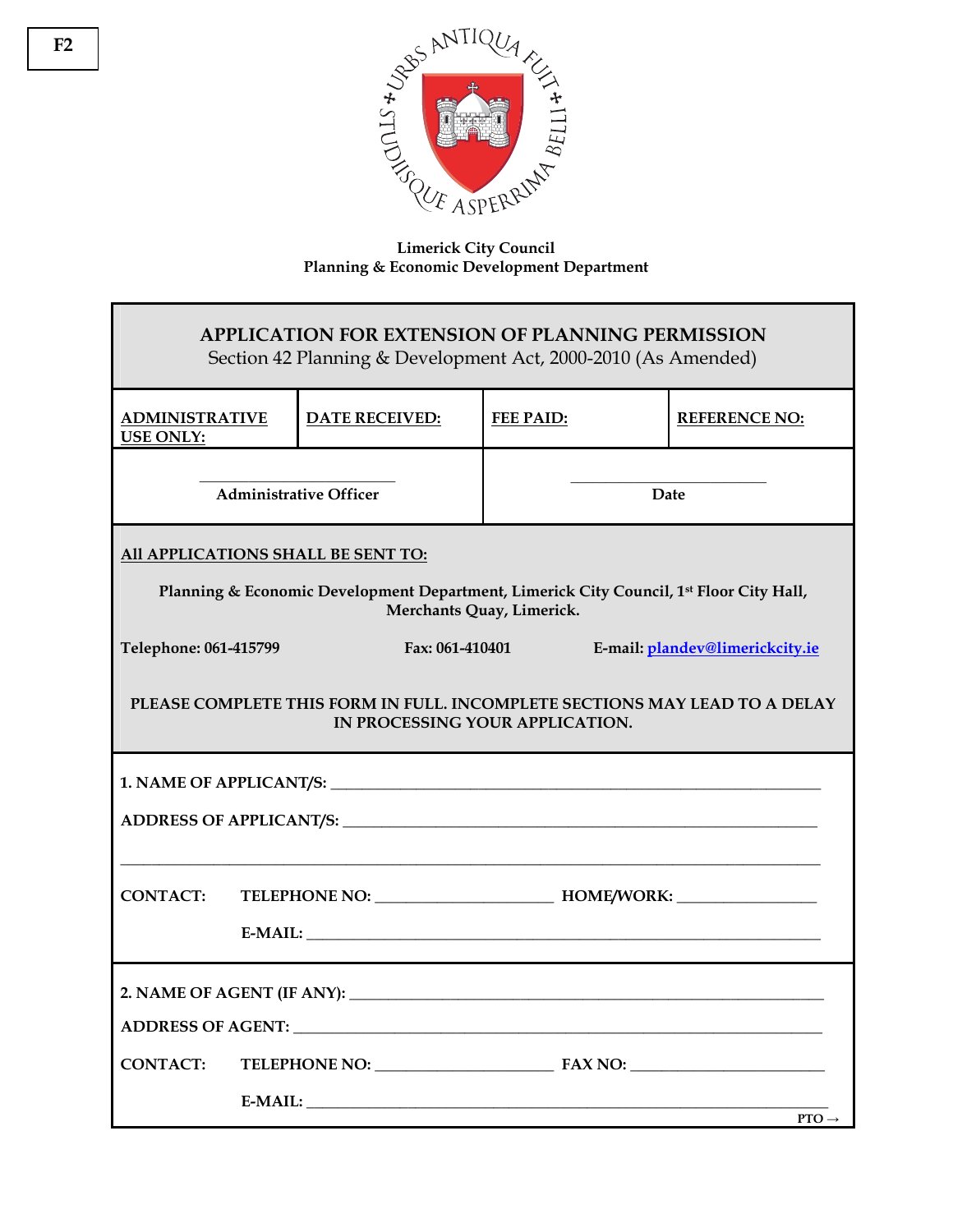**3. ADDRESS TO WHICH CORRESPONDENCE SHALL BE SENT:** \_\_\_\_\_\_\_\_\_\_\_\_\_\_\_\_\_\_\_\_\_\_\_\_\_\_\_\_\_

**4. LOCATION OR POSTAL ADDRESS OF LAND/STRUCTURE/DEVELOPMENT:** \_\_\_\_\_\_\_\_\_\_\_\_\_\_

**5. STATE APPLICANT'S LEGAL INTEREST IN THE LAND/STRUCTURE/DEVELOPMENT:** \_\_\_\_\_

\_\_\_\_\_\_\_\_\_\_\_\_\_\_\_\_\_\_\_\_\_\_\_\_\_\_\_\_\_\_\_\_\_\_\_\_\_\_\_\_\_\_\_\_\_\_\_\_\_\_\_\_\_\_\_\_\_\_\_\_\_\_\_\_\_\_\_\_\_\_\_\_\_\_\_\_\_\_\_\_\_\_\_\_\_\_\_\_\_\_\_

\_\_\_\_\_\_\_\_\_\_\_\_\_\_\_\_\_\_\_\_\_\_\_\_\_\_\_\_\_\_\_\_\_\_\_\_\_\_\_\_\_\_\_\_\_\_\_\_\_\_\_\_\_\_\_\_\_\_\_\_\_\_\_\_\_\_\_\_\_\_\_\_\_\_\_\_\_\_\_\_\_\_\_\_\_\_\_\_\_\_\_

\_\_\_\_\_\_\_\_\_\_\_\_\_\_\_\_\_\_\_\_\_\_\_\_\_\_\_\_\_\_\_\_\_\_\_\_\_\_\_\_\_\_\_\_\_\_\_\_\_\_\_\_\_\_\_\_\_\_\_\_\_\_\_\_\_\_\_\_\_\_\_\_\_\_\_\_\_\_\_\_\_\_\_\_\_\_\_\_\_\_\_

\_\_\_\_\_\_\_\_\_\_\_\_\_\_\_\_\_\_\_\_\_\_\_\_\_\_\_\_\_\_\_\_\_\_\_\_\_\_\_\_\_\_\_\_\_\_\_\_\_\_\_\_\_\_\_\_\_\_\_\_\_\_\_\_\_\_\_\_\_\_\_\_\_\_\_\_\_\_\_\_\_\_\_\_\_\_\_\_\_\_\_

\_\_\_\_\_\_\_\_\_\_\_\_\_\_\_\_\_\_\_\_\_\_\_\_\_\_\_\_\_\_\_\_\_\_\_\_\_\_\_\_\_\_\_\_\_\_\_\_\_\_\_\_\_\_\_\_\_\_\_\_\_\_\_\_\_\_\_\_\_\_\_\_\_\_\_\_\_\_\_\_\_\_\_\_\_\_\_\_\_\_\_

**6. DESCRIPTION OF DEVELOPMENT TO WHICH THE PERMISSION RELATES:** \_\_\_\_\_\_\_\_\_\_\_\_\_\_

**7. PLANNING PERMISSION REFERENCE NO: \_\_\_\_\_\_\_\_\_\_\_\_\_\_\_\_\_\_\_\_\_\_\_\_\_\_\_\_\_\_\_\_\_\_\_\_\_\_\_\_\_\_\_\_\_\_\_** 

**DATE OF GRANT OF PERMISSION: \_\_\_\_\_\_\_\_\_\_\_\_\_\_\_\_\_\_\_\_\_\_\_\_\_\_\_\_\_\_\_\_\_\_\_\_\_\_\_\_\_\_\_\_\_\_\_\_\_\_\_\_\_\_\_\_** 

DATE PERMISSION WILL CEASE TO HAVE EFFECT:

DATE OR PROPOSED DATE OF COMMENCEMENT OF DEVELOPMENT:

**ADDITIONAL PERIOD BY WHICH THE PERMISSION IS SOUGHT TO BE EXTENDED (MAXIMUM 5 YEARS): \_\_\_\_\_\_\_\_\_\_\_\_\_\_\_\_\_\_\_\_\_\_\_\_\_\_\_\_\_\_\_\_\_\_\_\_\_\_\_\_\_\_\_\_\_\_\_\_\_\_\_\_\_\_\_\_\_\_\_\_\_\_\_\_\_\_\_\_\_** 

## **SECTION A - TO BE COMPLETED IF DEVELOPMENT HAS COMMENCED & SUBSTANTIAL WORK HAS BEEN COMPLETED**

**8. DETAILS OF THE SUBSTANTIAL WORKS CARRIED OUT OR WHICH WILL BE CARRIED OUT PURSUANT TO THE PERMISSION BEFORE EXPIRATION OF THE APPROPRIATE PERIOD:** 

**\_\_\_\_\_\_\_\_\_\_\_\_\_\_\_\_\_\_\_\_\_\_\_\_\_\_\_\_\_\_\_\_\_\_\_\_\_\_\_\_\_\_\_\_\_\_\_\_\_\_\_\_\_\_\_\_\_\_\_\_\_\_\_\_\_\_\_\_\_\_\_\_\_\_\_\_\_\_\_\_\_\_\_\_\_\_\_\_\_\_\_** 

**\_\_\_\_\_\_\_\_\_\_\_\_\_\_\_\_\_\_\_\_\_\_\_\_\_\_\_\_\_\_\_\_\_\_\_\_\_\_\_\_\_\_\_\_\_\_\_\_\_\_\_\_\_\_\_\_\_\_\_\_\_\_\_\_\_\_\_\_\_\_\_\_\_\_\_\_\_\_\_\_\_\_\_\_\_\_\_\_\_\_\_** 

**\_\_\_\_\_\_\_\_\_\_\_\_\_\_\_\_\_\_\_\_\_\_\_\_\_\_\_\_\_\_\_\_\_\_\_\_\_\_\_\_\_\_\_\_\_\_\_\_\_\_\_\_\_\_\_\_\_\_\_\_\_\_\_\_\_\_\_\_\_\_\_\_\_\_\_\_\_\_\_\_\_\_\_\_\_\_\_\_\_\_\_** 

**\_\_\_\_\_\_\_\_\_\_\_\_\_\_\_\_\_\_\_\_\_\_\_\_\_\_\_\_\_\_\_\_\_\_\_\_\_\_\_\_\_\_\_\_\_\_\_\_\_\_\_\_\_\_\_\_\_\_\_\_\_\_\_\_\_\_\_\_\_\_\_\_\_\_\_\_\_\_\_\_\_\_\_\_\_\_\_\_\_\_\_** 

**\_\_\_\_\_\_\_\_\_\_\_\_\_\_\_\_\_\_\_\_\_\_\_\_\_\_\_\_\_\_\_\_\_\_\_\_\_\_\_\_\_\_\_\_\_\_\_\_\_\_\_\_\_\_\_\_\_\_\_\_\_\_\_\_\_\_\_\_\_\_\_\_\_\_\_\_\_\_\_\_\_\_\_\_\_\_\_\_\_\_\_** 

**PTO →**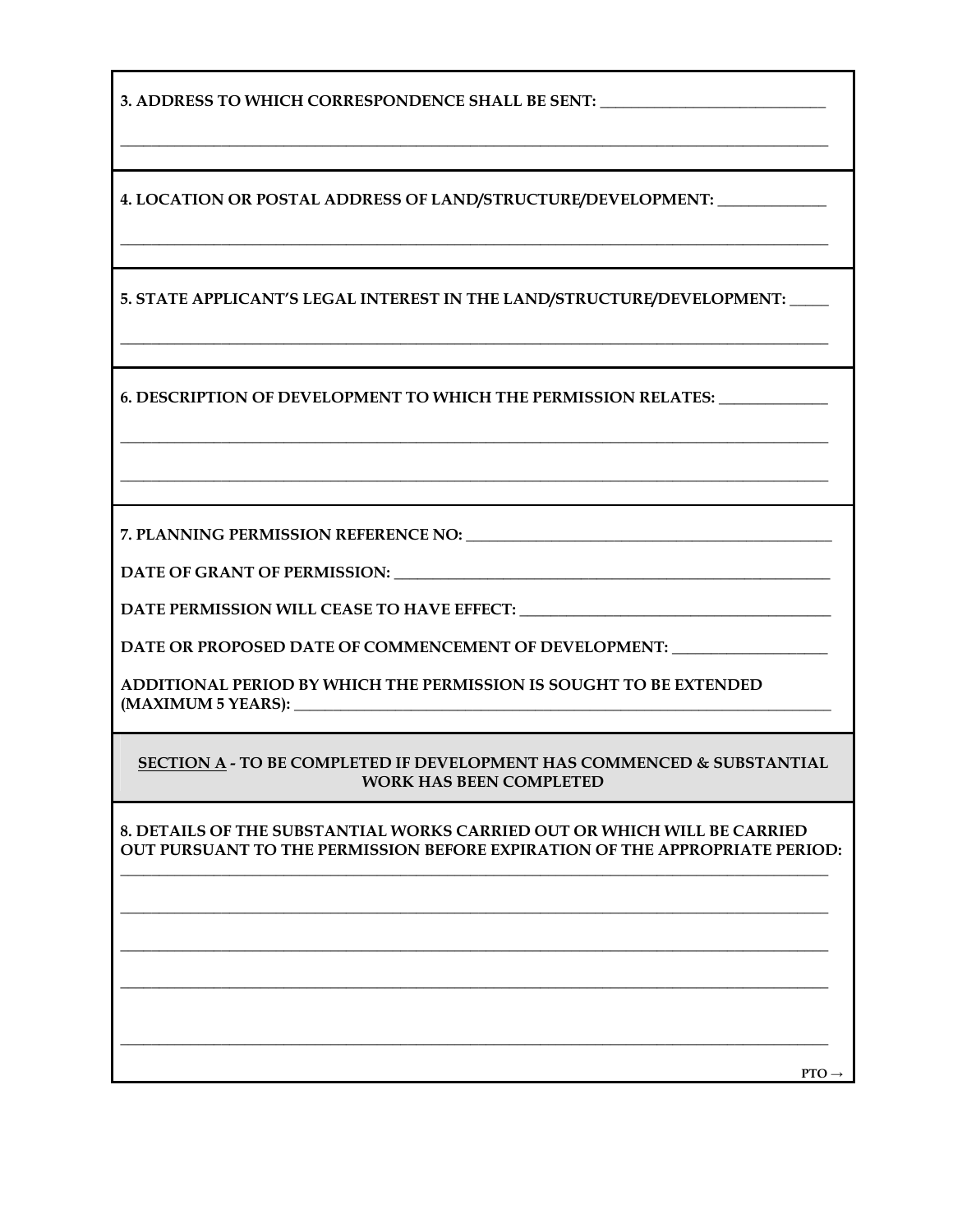## **SECTION B – TO BE COMPLETED IF DEVELOPMENT HAS NOT COMMENCED OR HAD COMMENCED BUT SUBSTANTIAL WORK HAS NOT BEEN COMPLETED**

**9. DATE OF COMMENCEMENT OF THE DEVELOPMENT TO WHICH THE PERMISSION RELATES:** 

**10. OUTLINE CONSIDERATIONS OF A COMMERICAL, ECONOMIC OR TECHNICAL NATURE BEYOND THE CONTROL OF THE APPLICANT, WHICH SUBSTANTIALLY MITIGATED AGAINST EITHER THE COMMENCEMENT OF DEVELOPMENT OR THE CARRYING OUT OF SUBSTANTIAL WORKS: \_\_\_\_\_\_\_\_\_\_\_\_\_\_\_\_\_\_\_\_\_\_\_\_\_\_\_\_\_\_\_\_\_\_\_\_\_\_\_\_\_\_\_\_\_\_\_\_\_\_\_\_\_\_\_\_\_\_\_\_\_\_\_\_\_\_\_\_** 

**\_\_\_\_\_\_\_\_\_\_\_\_\_\_\_\_\_\_\_\_\_\_\_\_\_\_\_\_\_\_\_\_\_\_\_\_\_\_\_\_\_\_\_\_\_\_\_\_\_\_\_\_\_\_\_\_\_\_\_\_\_\_\_\_\_\_\_\_\_\_\_\_\_\_\_\_\_\_\_\_\_\_\_\_\_\_\_\_\_\_\_\_** 

**\_\_\_\_\_\_\_\_\_\_\_\_\_\_\_\_\_\_\_\_\_\_\_\_\_\_\_\_\_\_\_\_\_\_\_\_\_\_\_\_\_\_\_\_\_\_\_\_\_\_\_\_\_\_\_\_\_\_\_\_\_\_\_\_\_\_\_\_\_\_\_\_\_\_\_\_\_\_\_\_\_\_\_\_\_\_\_\_\_\_\_\_** 

**\_\_\_\_\_\_\_\_\_\_\_\_\_\_\_\_\_\_\_\_\_\_\_\_\_\_\_\_\_\_\_\_\_\_\_\_\_\_\_\_\_\_\_\_\_\_\_\_\_\_\_\_\_\_\_\_\_\_\_\_\_\_\_\_\_\_\_\_\_\_\_\_\_\_\_\_\_\_\_\_\_\_\_\_\_\_\_\_\_\_\_\_** 

**\_\_\_\_\_\_\_\_\_\_\_\_\_\_\_\_\_\_\_\_\_\_\_\_\_\_\_\_\_\_\_\_\_\_\_\_\_\_\_\_\_\_\_\_\_\_\_\_\_\_\_\_\_\_\_\_\_\_\_\_\_\_\_\_\_\_\_\_\_\_\_\_\_\_\_\_\_\_\_\_\_\_\_\_\_\_\_\_\_\_\_** 

*PLEASE NOTE: Where possible the case submitted should be supported by relevant documentation.* 

**11. WHAT ADDITIONAL PERIOD ARE YOU SEEKING TO HAVE THE PERMISSION EXTENDED BY? : \_\_\_\_\_\_\_\_\_\_\_\_\_\_\_\_\_\_\_\_\_\_\_\_\_\_\_\_\_\_\_\_\_\_\_\_\_\_\_\_\_\_\_\_\_\_\_\_\_\_\_\_\_\_\_\_\_\_\_\_\_\_\_\_\_\_\_\_\_\_\_\_\_\_\_\_\_\_\_\_\_\_\_\_\_\_\_** 

**\_\_\_\_\_\_\_\_\_\_\_\_\_\_\_\_\_\_\_\_\_\_\_\_\_\_\_\_\_\_\_\_\_\_\_\_\_\_\_\_\_\_\_\_\_\_\_\_\_\_\_\_\_\_\_\_\_\_\_\_\_\_\_\_\_\_\_\_\_\_\_\_\_\_\_\_\_\_\_\_\_\_\_\_\_\_\_\_\_\_\_\_** 

**12. WHAT DATE IS THE DEVELOPMENT EXPECTED TO BE COMPLETED BY? :** 

**I HAVE READ THE NOTES RELATING TO THIS FORM AND UNDERSTAND THE IMPLICATIONS OF SAME:** 

**SIGNED: \_\_\_\_\_\_\_\_\_\_\_\_\_\_\_\_\_\_\_\_\_\_\_\_\_\_\_ DATED: \_\_\_\_\_\_\_\_\_\_\_\_\_\_\_\_\_\_\_\_\_\_\_\_** 

*PLEASE NOTE: THAT ONLY ONE EXTENSION OF THE PERIOD IS PERMITTED* 

 **PTO** → PTO → PTO → PTO → PTO → PTO → PTO → PTO → PTO → PTO → PTO → PTO → PTO →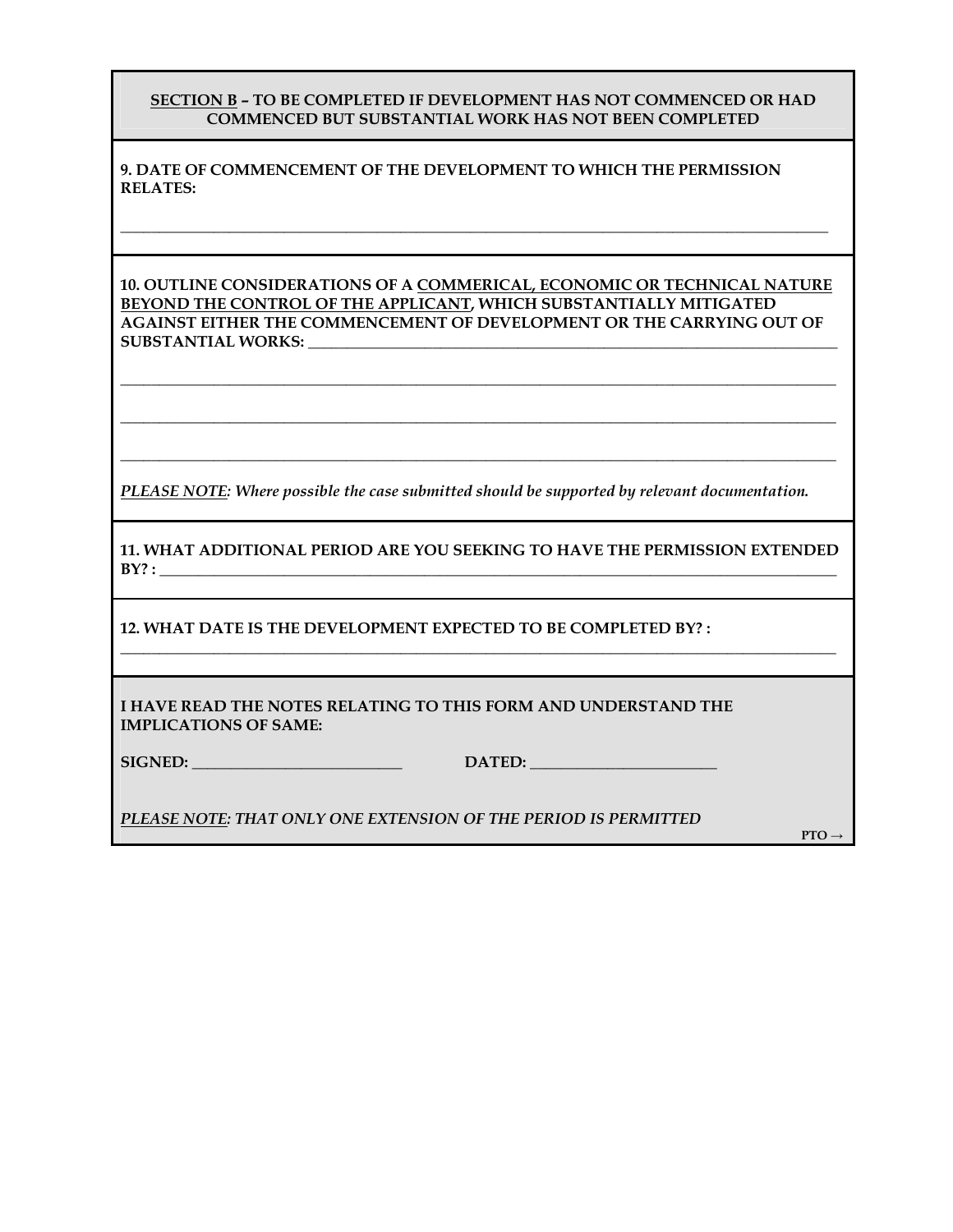## **ADDITIONAL CONTACT INFORMATION NOT TO BE MADE AVAILABLE WITH APPLICATION**

**PLEASE NOTE:**

- o **The Applicant's address must be submitted on this page.**
- o **If the Applicant/agent wishes to submit additional contact information, this may be included here.**
- o **This page will not be published as part of the planning file.**

| 1. APPLICANT DETAILS (NOT AGENT):                                                                       |                                |                   |  |  |  |  |
|---------------------------------------------------------------------------------------------------------|--------------------------------|-------------------|--|--|--|--|
|                                                                                                         |                                |                   |  |  |  |  |
|                                                                                                         |                                |                   |  |  |  |  |
|                                                                                                         |                                |                   |  |  |  |  |
|                                                                                                         |                                |                   |  |  |  |  |
|                                                                                                         |                                |                   |  |  |  |  |
| 2. PERSON/AGENT ACTING ON BEHALF OF THE APPLICANT (IF ANY):                                             |                                |                   |  |  |  |  |
|                                                                                                         | NAME: NAME                     |                   |  |  |  |  |
|                                                                                                         |                                |                   |  |  |  |  |
|                                                                                                         | CONTACT: TELEPHONE NO: FAX NO: |                   |  |  |  |  |
|                                                                                                         |                                |                   |  |  |  |  |
| SHOULD ALL CORRESPONDENCE BE SENT TO THE ABOVE ADDRESS? PLEASE TICK<br><b>APPROPRIATE BOX</b> $(\sqrt)$ |                                |                   |  |  |  |  |
| (PLEASE NOTE THAT IF THE ANSWER IS 'NO', ALL CORRESPONDENCE WILL BE SENT TO<br>THE APPLICANTS ADDRESS)  |                                |                   |  |  |  |  |
| <b>YES</b>                                                                                              | <b>NO</b>                      |                   |  |  |  |  |
| 3. PERSON RESPONSIBLE FOR PREPARATION OF DRAWINGS AND PLANS:                                            |                                |                   |  |  |  |  |
|                                                                                                         |                                |                   |  |  |  |  |
| <b>ADDRESS:</b>                                                                                         |                                |                   |  |  |  |  |
| <b>CONTACT:</b>                                                                                         |                                |                   |  |  |  |  |
|                                                                                                         |                                |                   |  |  |  |  |
|                                                                                                         |                                |                   |  |  |  |  |
|                                                                                                         |                                |                   |  |  |  |  |
|                                                                                                         |                                | $PTO \rightarrow$ |  |  |  |  |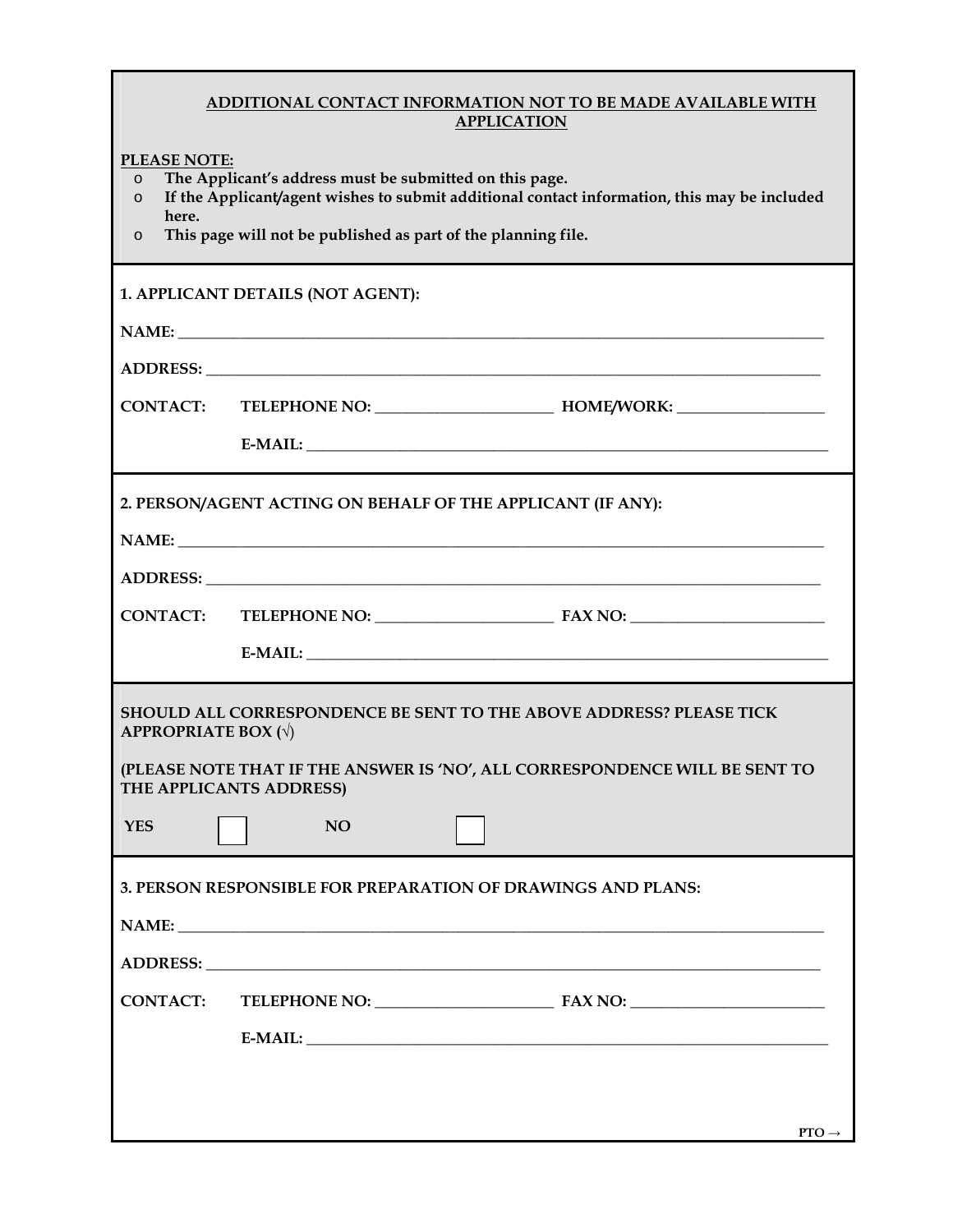| 4. OWNER(REQUIRED WHERE APPLICANT IS NOT THE OWNER):                                                                                                                                                                                                                                                                                                                                                                                                                                                                                         |                                                    |  |  |  |  |
|----------------------------------------------------------------------------------------------------------------------------------------------------------------------------------------------------------------------------------------------------------------------------------------------------------------------------------------------------------------------------------------------------------------------------------------------------------------------------------------------------------------------------------------------|----------------------------------------------------|--|--|--|--|
|                                                                                                                                                                                                                                                                                                                                                                                                                                                                                                                                              |                                                    |  |  |  |  |
|                                                                                                                                                                                                                                                                                                                                                                                                                                                                                                                                              |                                                    |  |  |  |  |
| <b>CONTACT:</b>                                                                                                                                                                                                                                                                                                                                                                                                                                                                                                                              |                                                    |  |  |  |  |
|                                                                                                                                                                                                                                                                                                                                                                                                                                                                                                                                              |                                                    |  |  |  |  |
|                                                                                                                                                                                                                                                                                                                                                                                                                                                                                                                                              | <b>NOTES: REQUIREMENTS FOR A VALID APPLICATION</b> |  |  |  |  |
| Failure to complete this form or attach the necessary documentation, or the submission of incorrect<br>information or omission of required information will lead to the invalidation of your application.<br>Therefore please ensure that each section of this application form is fully completed and signed,<br>entering n/a (not applicable) where appropriate, and that all necessary documentation is attached to<br>your application form.                                                                                             |                                                    |  |  |  |  |
| <b>Additional Information:</b><br>It should be noted that each planning authority has its own development plan, which sets out local<br>development policies and objectives for its own area. The authority may therefore need<br>supplementary information (i.e. other than that required in this form) in order to determine whether<br>the application conforms to the development plan and may request this on a supplementary<br>application form.                                                                                      |                                                    |  |  |  |  |
| Failure to supply the supplementary information will not invalidate your planning application but<br>may delay the decision-making process or lead to a refusal of permission. Therefore applicants<br>should contact the relevant planning authority to determine what local policies and objectives would<br>apply to the development proposed and whether additional information is required.                                                                                                                                             |                                                    |  |  |  |  |
| Data Protection:<br>The planning process is an open and public one. In that context, all planning applications and<br>accompanying documentation, with the exception of certain details, are made available for public<br>inspection/purchase and may be made available on the planning authority's website where this is<br>their policy. Planning authorities also publish weekly lists of planning applications received as well<br>as weekly lists of planning decisions in hard copy and where this is their policy, on their websites. |                                                    |  |  |  |  |
| It has come to our attention that the publication of planning applications by planning authorities can<br>lead to applicants being targeted by persons in the business sector engaged in direct marketing. In<br>response to a request from the Data Protection Commissioner, you are hereby given an opportunity to<br>indicate a preference with regard to the receipt of direct marketing arising from the lodging of a<br>planning application.                                                                                          |                                                    |  |  |  |  |
| If you are satisfied to receive direct marketing please tick $\overline{(\cdot)}$ this box                                                                                                                                                                                                                                                                                                                                                                                                                                                   |                                                    |  |  |  |  |
| Direct marketing may be by post, by telephone, by hand or by electronic mail such as email or text<br>message where such details are supplied.                                                                                                                                                                                                                                                                                                                                                                                               |                                                    |  |  |  |  |
| It is the responsibility of those entities wishing to use the personal data on planning applications and<br>decisions lists for direct marketing purposes to be satisfied that they may do so legitimately under the<br>requirements of the Data Protection Acts 1988 & 2003 taking account of the preference outlined above.                                                                                                                                                                                                                |                                                    |  |  |  |  |
|                                                                                                                                                                                                                                                                                                                                                                                                                                                                                                                                              | $PTO \rightarrow$                                  |  |  |  |  |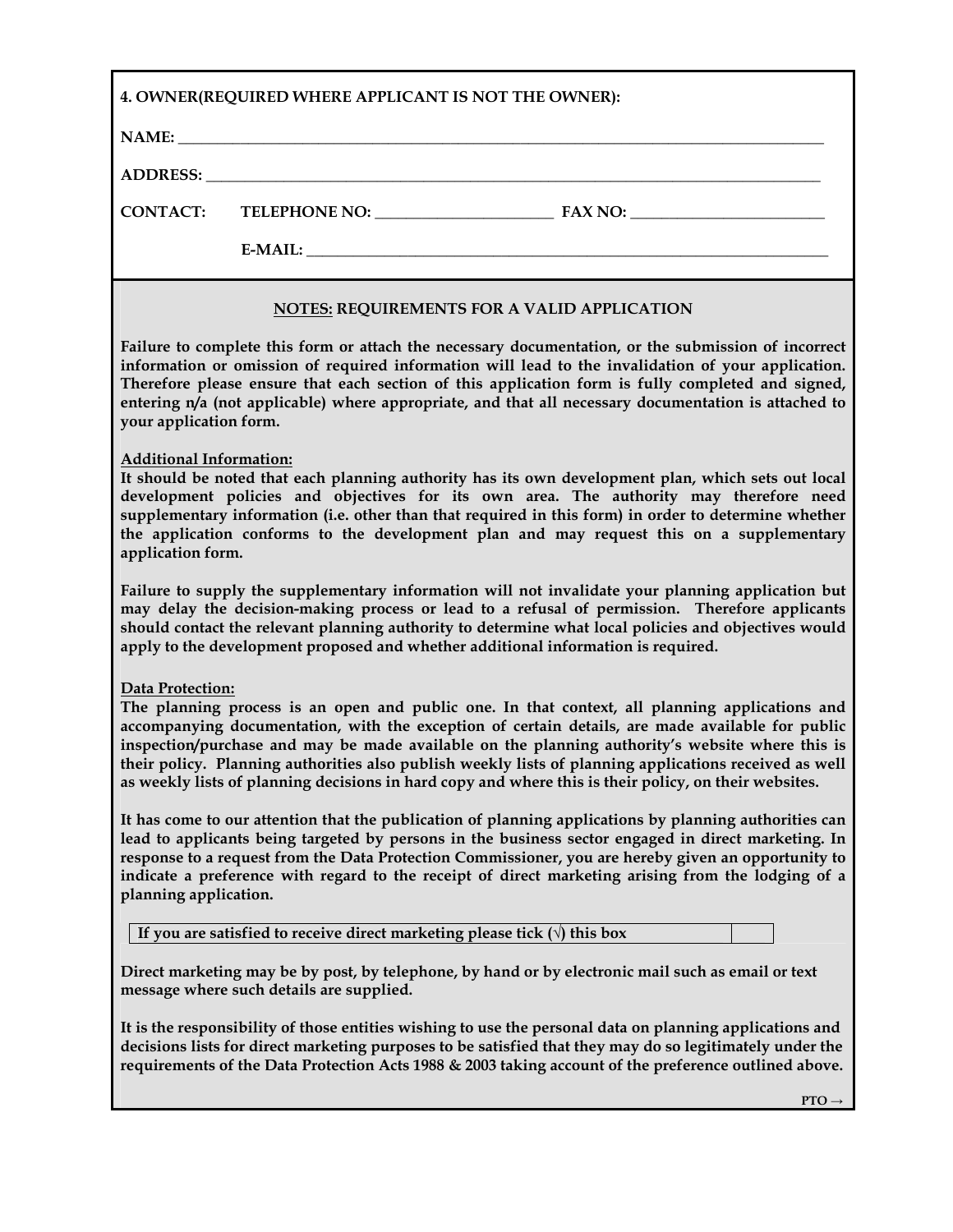## **SECTION 28 OF THE PLANNING & DEVELOPMENT (AMENDMENT) ACT 2010**

**28**.—The Principal Act is amended by the substitution of the following section for section 42:

> "42.—(1) On application to it in that behalf a planning authority shall, as regards a particular permission, extend the appropriate period by such additional period not exceeding 5 years as the authority considers requisite to enable the development to which the permission relates to be completed provided that each of the following requirements is complied with:

(*a*) either—

(i) the authority is satisfied that—

(I) the development to which the permission relates was commenced before the expiration of the appropriate period sought to be extended,

(II) substantial works were carried out pursuant to the permission during that period, and

(III) the development will be completed within a reasonable time,

```
or
```
(ii) the authority is satisfied—

(I) that there were considerations of a commercial, economic or technical nature beyond the control of the applicant which substantially militated against either the commencement of development or the carrying out of substantial works pursuant to the planning permission,

(II) that there have been no significant changes in the development objectives in the development plan or in regional development objectives in the regional planning guidelines for the area of the planning authority since the date of the permission such that the development would no longer be consistent with the proper planning and sustainable development of the area,

(III) that the development would not be inconsistent with the proper planning and sustainable development of the area having regard to any guidelines issued by the Minister under section 28, notwithstanding that they were so issued after the date of the grant of permission in relation to which an application is made under this section, and

 (IV) where the development has not commenced, that an environmental impact assessment, or an appropriate assessment, or both of those assessments, if required, was or were carried out before the permission was granted.

(*b*) the application is in accordance with such regulations under this Act as apply to it,

(*c*) any requirements of, or made under those regulations are complied with as regards the application, and

(*d*) the application is duly made prior to the end of the appropriate period. **PTO**  $\rightarrow$